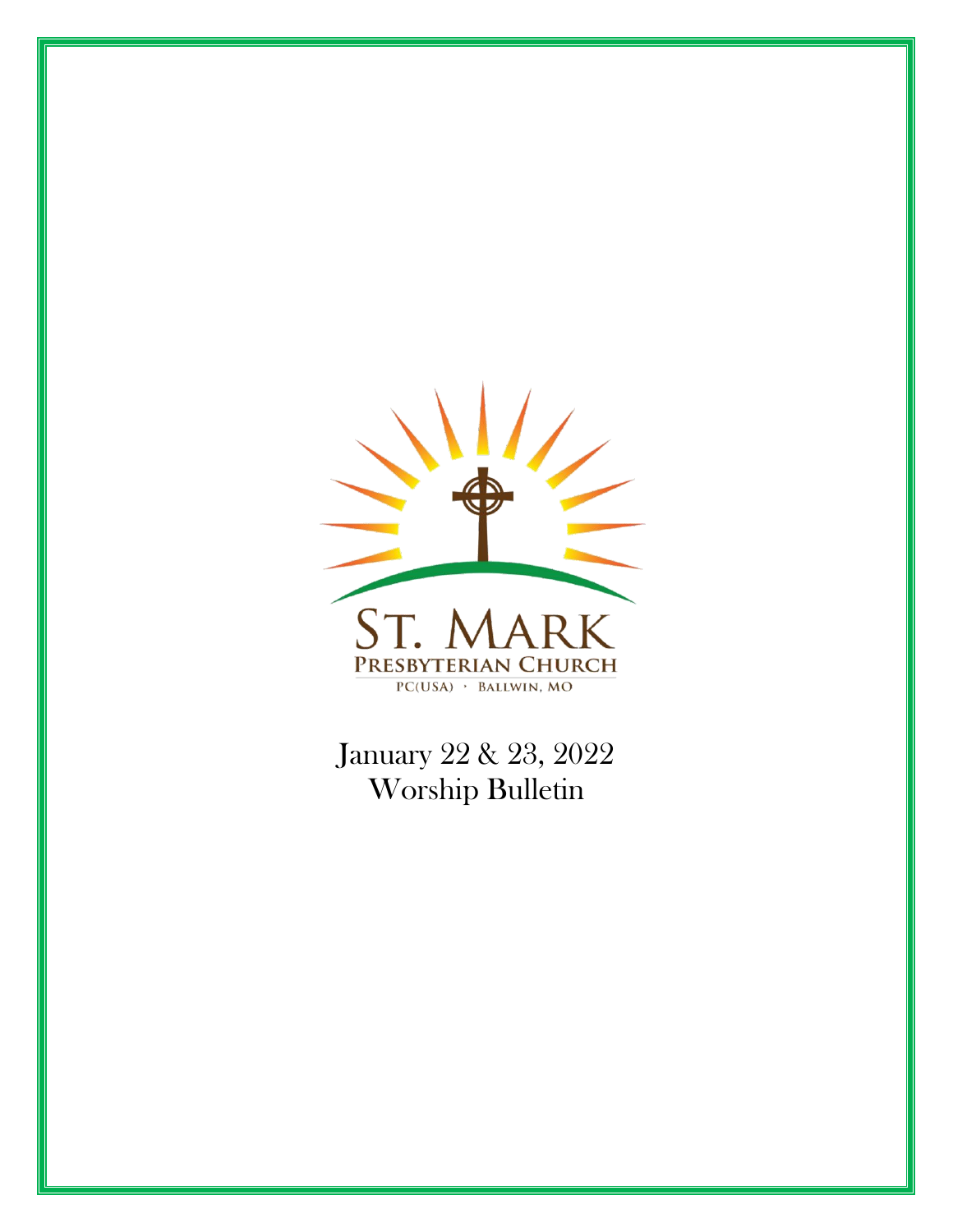#### ORDER OF WORSHIP

#### CENTERING PRAYER

Holy One, we thank you for the gift of the Bible, for its psalms and poems, parables and stories, histories, teachings, and prophecies. May the Holy Spirit who called out those ancient writings continue to call us out today, that our lives may reflect Jesus' first sermon. We pray in the name of the risen Christ who brings good news to the poor and lets the oppressed go free. Amen.

| <b>PRELUDE (Sunday Worship)</b> | To God Be the Glory | Grichetchkine |
|---------------------------------|---------------------|---------------|
|                                 |                     | @2019         |

WELCOME and ANNOUNCEMENTS

#### **CALL TO WORSHIP Psalm 19**

The law of the LORD is perfect, reviving the soul; **the decrees of the LORD are sure, making the wise the simple;** the precepts of the LORD are right, rejoicing the heart; **the commandment of the LORD is clear, enlightening the eyes;** the fear of the LORD is pure, enduring for ever. **This is the day the LORD has made.** Let us all rejoice and be glad in it.

**† HYMN "To God Be the Glory" Hymnal #634**

**PRAYER OF CONFESSION** 

**God of our Restoration, whenever we come home to you, we realize how far we stray and how much we forget of your law and your love. We do not love you with our whole hearts or love our neighbors as ourselves. Forgive us, heal us, and restore us to our relationship with you; through Jesus Christ, in whom we trust.**  (Silent Confession)

ASSURANCE OF GRACE

#### **† SHARING THE PEACE OF CHRIST**

The peace of Christ be with you. **And also with you.**

#### **†GLORY TO GOD Hymnal #582**

TIME WITH CHILDREN (Sunday Worship) (Children  $5<sup>th</sup>$  grade and younger may leave to attend Sunday School)

Q. What is our chief end?

 **A. Our chief end is to glorify God and to enjoy God forever.** 

| <b>OFFERING</b> | Call Him Jesus | Fair/Martin |
|-----------------|----------------|-------------|
|                 | Chancel Choir  |             |

SCRIPTURE Luke 4:14-21

SERMON **EXAMPLE 19 SERMON** "Calling His Shot" Rev. Dr. Dave Burgess

#### **† AFFIRMATION OF FAITH Westminster Confession of Faith, Shorter Catechism Question One**

**† THE DOXOLOGY Hymnal #606**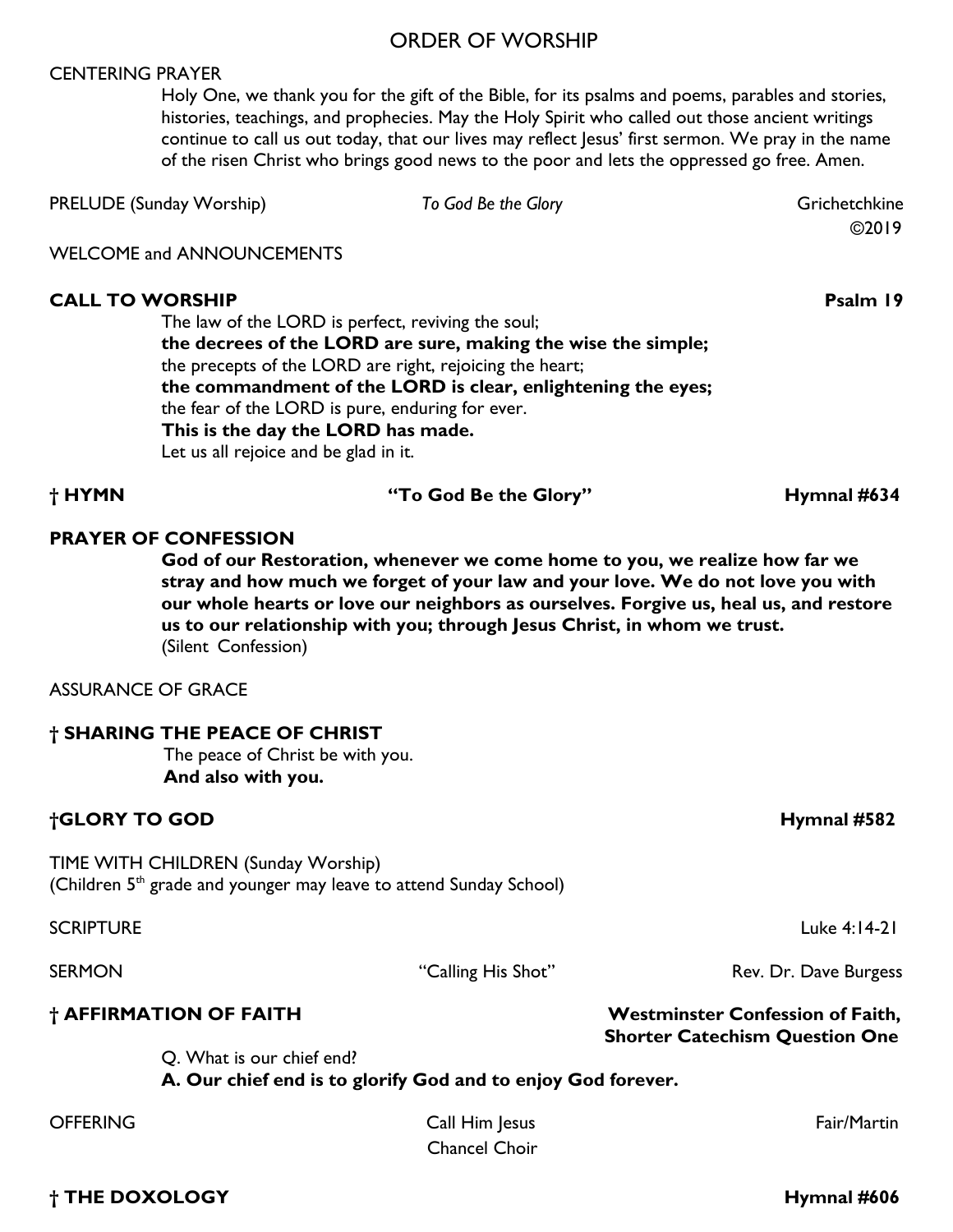#### **PRAYERS OF THE PEOPLE AND THE LORD'S PRAYER**

**Our Father, who art in heaven, hallowed be thy name, thy kingdom come, thy will be done, on earth as it is in heaven. Give us this day our daily bread; and forgive us our debts, as we forgive our debtors; and lead us not into temptation, but deliver us from evil. For thine is the kingdom, and the power, and the glory, forever. Amen.** 

| † HYMN                    | "Live into Hope"              | Hymnal #772            |
|---------------------------|-------------------------------|------------------------|
| † CHARGE AND BLESSING     |                               |                        |
| † BENEDICTION             | "Go to the World!"<br>Verse I | Hymnal #295            |
| POSTLUDE (Sunday Worship) | Fantasia                      | Krieger<br>(1651-1735) |

*† You are invited to stand, as you are able* 

|                   | <b>UPCOMING EVENTS</b>                                                              |  |  |  |
|-------------------|-------------------------------------------------------------------------------------|--|--|--|
|                   | January 23 & 30 Teacher Orientation and Safe Church Q&A,<br>following 10 am worship |  |  |  |
|                   | <b>January 23</b> Youth Hangout – ice skating at Creve Coeur Rink, 2:30 pm          |  |  |  |
|                   | <b>January 26</b> Presbyterian Women's Virtual Tea, 1:30 pm                         |  |  |  |
| <b>January 30</b> | Annual Congregational Meeting, following 10 am worship                              |  |  |  |
|                   | February 8 Go Getters Luncheon, Lazy River Grill, 12 pm                             |  |  |  |
|                   | <b>February 13</b> Souper Bowl of Caring                                            |  |  |  |
|                   | <b>February 27</b> Blood Drive, 8:30 am $-1:30$ pm                                  |  |  |  |
|                   | <b>February 27 Discover Mission Sunday</b>                                          |  |  |  |

### **PLEASE JOIN US FOR THE ST. MARK ANNUAL CONGREGATIONAL MEETING!**

The St. Mark Annual Congregational Meeting will immediately follow the 10 am service on **January 30**. There will be an option to attend virtually. A Zoom meeting link will be sent out prior to January 30.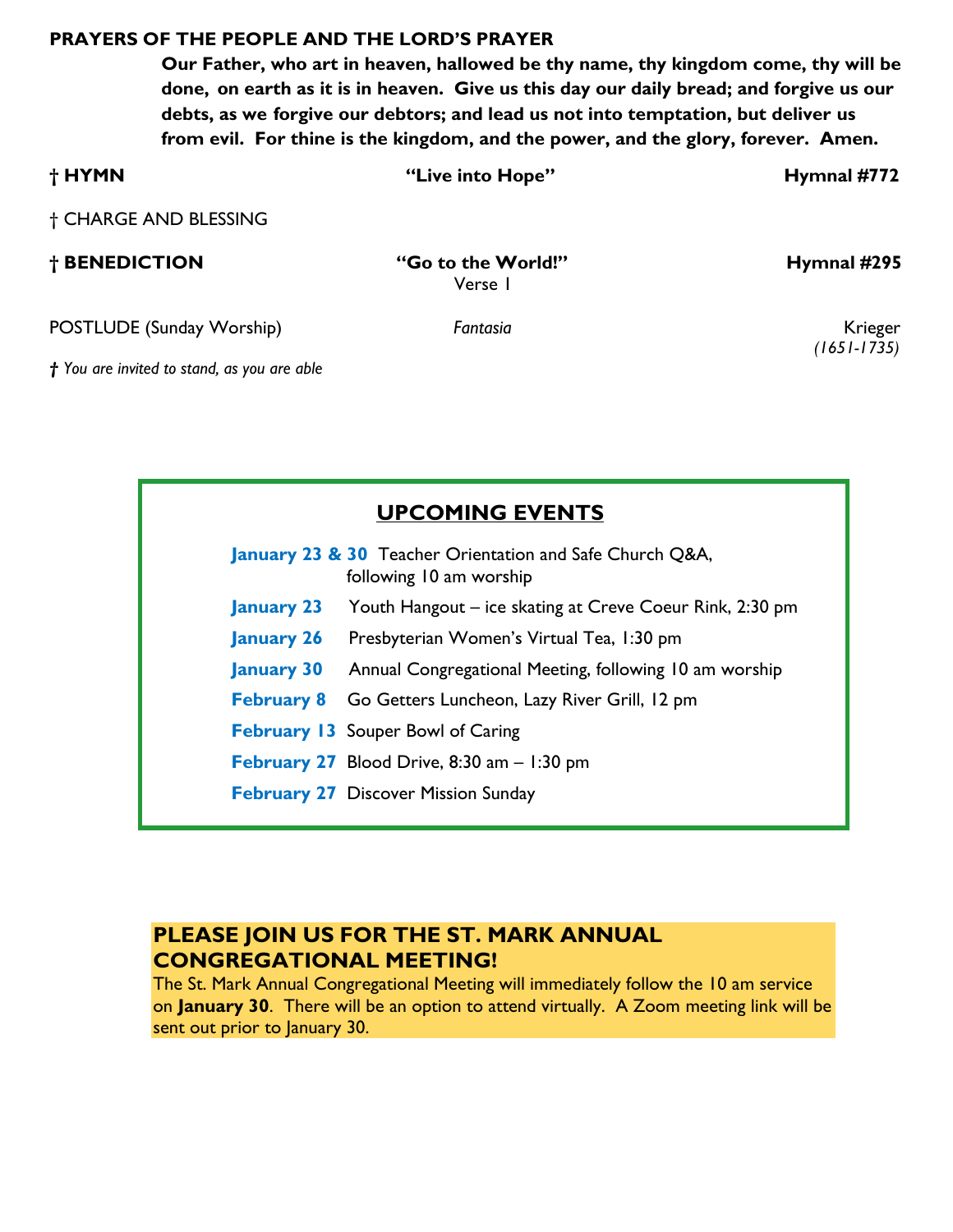## **WELCOME TO ST MARK PRESBYTERIAN CHURCH!**

We are pleased to have you join us this morning. Your presence enriches both us and this experience of worship together. It is our prayer this will be a time of challenge and encouragement. Wherever you may be on your faith journey, there is a place for you to participate in our life together here at St. Mark.

**To Our Guests.** We hope you enjoy your visit today. Whether this is your first visit, or you have been coming to St. Mark and are considering joining the church and you would like to know more about St. Mark, we would be happy to talk with you.

For more information, please contact the church office, 636-394-2233.

**Please wear your NAMETAG at church.** Don't have one? Stop by the church office where you will find a form to fill out in the "Name Badge" mailbox.

**Listening devices** are also available and may be picked up from the sound technician in the booth at the back of the sanctuary.

**January/February/March** *These Days* devotional booklets are in the lobby at the Mark entrance.

**Please be aware** that, as St. Mark works to increase safety and security, all doors to the building are locked Sunday morning once worship has begun. Those who arrive late should approach the Mark door and will be admitted by a member of the Security Team, who will be in the Narthex before, during and after worship.



**THE ST. MARK PRAYER LIST** is available at the Welcome Center on Sunday mornings and in the Prayer Circle mailbox in the church office the rest of the week. If you would like prayers for someone you can ask one of the pastors, contact the church office or Pat Marshall.

# **WAYS TO GIVE**

If you would like to make a monetary donation to St. Mark, we have several convenient and easy ways to do this:

- 1. **In-person:** An offering plate is available in the Narthex after the worship service.
- 2. **Mail**: Please make check out to St. Mark Presbyterian Church and send to:
- St. Mark Presbyterian Church
- 601 Claymont Drive Ballwin, MO 63011
- 3. **Online**: To donate, use the **QR Code** here to



be directed to our giving page on discoverstmark.org, **OR** go to:

www.discoverstmark.org/ giving/make-an-on-linedonation-to-st-mark/



Everyone is welcome to join us for our new adult Sunday school class. We are studying the longest book of the Bible, the Psalms. There are songs and poems about joy, hope, despair, anger, and every human emotion. Whatever you are feeling, there's a psalm for it. We will look at favorite passages and explore many unknown chapters. Some people sing the verses, others pray them, but we will learn how to live the Psalms.

The class will gather at 8:50 AM at St. Mark Presbyterian Church in Room 102. There will also be an option to attend the class virtually on ZOOM. Please contact Pastor Dave for login credentials or if you have any thoughts or questions.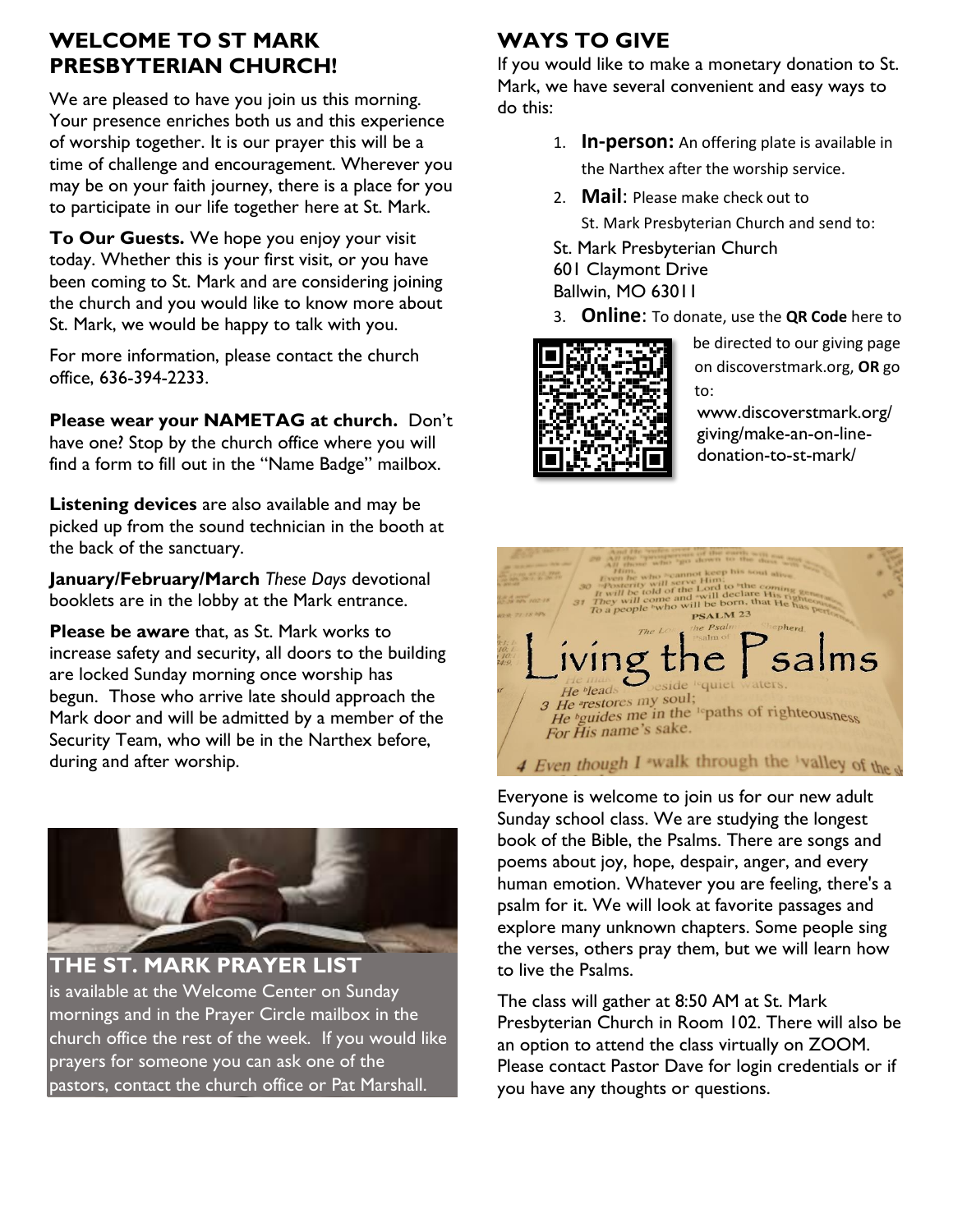## **WHAT'S HAPPENING WITH YOUTH**



Families welcome OR drop off your youth at the Creve Coeur Ice Rink 11400 Olde Cabin Road by 2:30pm for 1-1/2 hours of skate time. They will be ready for pick up at 4:00pm Permission slips/medical forms are required. If you have not filled one out for 2021-2022 year, they are available online at the church website or by requesting one form pastor MP. Cost is \$6 plus \$2 skate rental. [https://www.discoverstmark.org/wp](https://www.discoverstmark.org/wp-content/uploads/Fillable-Children-Youth-Permission-with-holdharmless-21-22.pdf)[content/uploads/Fillable-Children-Youth-Permission](https://www.discoverstmark.org/wp-content/uploads/Fillable-Children-Youth-Permission-with-holdharmless-21-22.pdf)[with-holdharmless-21-22.pdf](https://www.discoverstmark.org/wp-content/uploads/Fillable-Children-Youth-Permission-with-holdharmless-21-22.pdf)

[https://www.crevecoeurmo.gov/562/Public-Ice-](https://www.crevecoeurmo.gov/562/Public-Ice-Sessions)**[Sessions](https://www.crevecoeurmo.gov/562/Public-Ice-Sessions)** 



The Souper Bowl of Caring is a youth-inspired movement working across the nation to tackle hunger in their local

communities. Through the SBoC campaign, \$170 million has been donated across all 50 states since 1990. Once again, St. Mark Youth will be collecting non-perishable food and monetary donations for our local mission partners. Donate on February 12 & 13 to show support for your favorite team and help tackle hunger!

## **WHAT'S HAPPENING WITH CHILDREN'S MINISTRY**

## **TEACHER ORIENTATION AND SAFE CHURCH Q & A, SUNDAY, JANUARY 23 & 30**

Teacher orientation & Safe Church Q & A with Latisha Gilliland, Children's Ministry Director, will be available in room 102 directly after the morning worship service on January 23 & 30. Bring any questions you may have regarding Safe Church Policy or becoming a St. Mark volunteer.

## **"SHOUT HOSANNA" A MUSICAL FOR PALM SUNDAY!**



Be sure to register to participate in "Shout Hosanna" A Musical for Palm Sunday! We will meet every Wednesday from 5-6 pm for rehearsal. All children ages 3 – 12 are welcome! **Contact** [lgilliland@discoverstmark.org](mailto:lgilliland@discoverstmark.org) for more information. Sign up today!!

### **MISSION AT ST. MARK**

## **Personal Care Product** Collection



Did you know that SNAP/EBT/WIC/Food stamps *cannot* be used for personal care products? During January and February, we will collect deodorant, bar soap, shampoo, lotion, and

toothpaste. The collection will benefit Circle of Concern, Isaiah 58 Ministries, and Presbyterian Children's Homes and Services. Please place your donations on the table in the pastors' hallway. You may also write a check indicating the mission partner(s) on the memo line.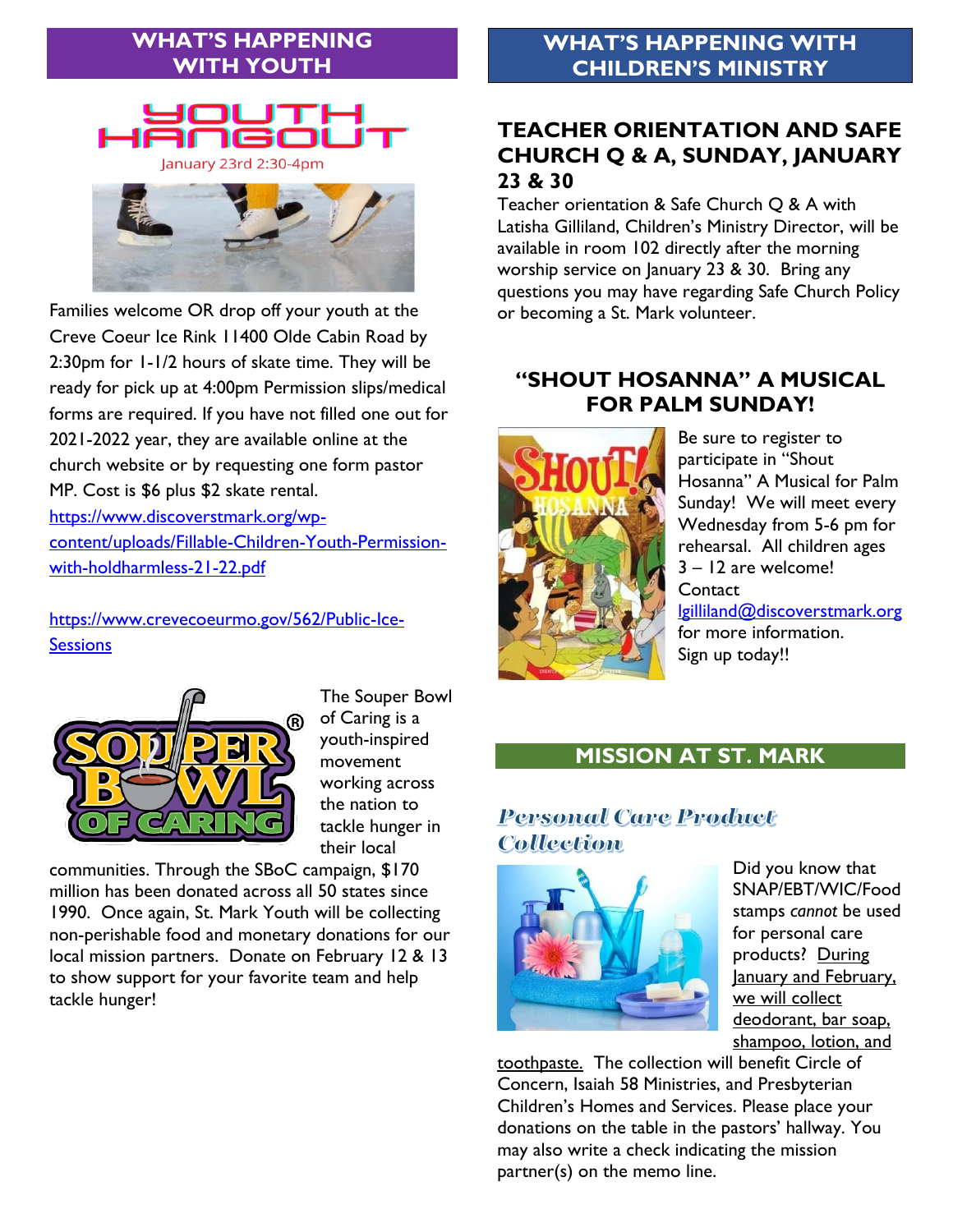## **ST. MARK PRESBYTERIAN WOMEN**



#### **Sunday, February 27, in Gleason Hall 8:30 AM – 1:30 PM**

St Mark looks forward to seeing our past donors & renewing old friendships & hopefully meeting new donors & making new friendships this new year.

We encourage those members who have been thinking about giving for the first time to let this year be the beginning of a new habit in your life. A member of your community may be the one who receives your blood because of cancer, transplant surgery, other life-saving surgeries, genetic blood disorders, various illnesses and a multitude of various accidents.

Make an appointment today for February 27th at <http://www.redcrossblood.org/Donate/Blood> and enter: Saintmarkpres. **BE THE ONE WHO BRINGS HOPE AND HEALING TO THOSE PATIENTS IN NEED.**

Deacon's Health & Wellness Committee



**But those who trust in the Lord will renew** their strength; they will soar on wings like eagles; they will run and not become weary, they will walk and not faint.

**Isaiah 40:31** 

Come soar with the eagles!

**Save the Date** February 26-27 2022





# **COMING SOON – DISCOVER MISSION SUNDAY AT ST. MARK**

On Sunday, February 27, representatives from our primary mission partners will be available at display tables in the narthex

before and after worship service to share with you their work and how you can support them.

#### **GO GETTERS FEBRUARY LUNCHEON**

Our February Go Getter luncheon will be on February 8, 2022. Please mark your calendars now to attend. We plan to meet at The Lazy River Grill, [631 Big Bend Road, Ballwin, MO](https://www.google.com/maps/search/631+Big+Bend+Road,+Ballwin,+MO+63021?entry=gmail&source=g) [63021.](https://www.google.com/maps/search/631+Big+Bend+Road,+Ballwin,+MO+63021?entry=gmail&source=g) 636/207-1689.

Please let Judy Richardson or Jan Graves know of your plan to attend. We look forward to seeing you there!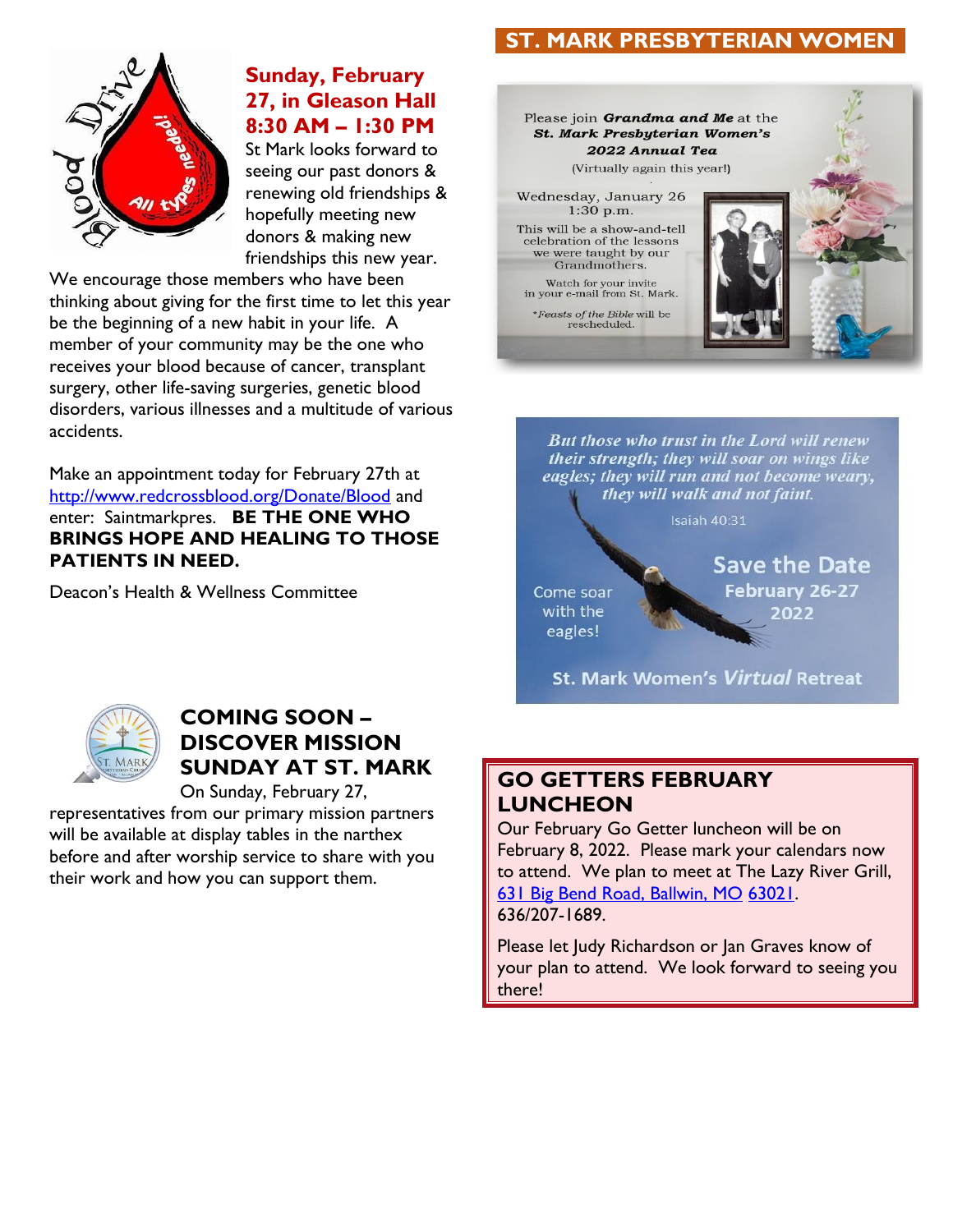# **CLAYMONT PRESCHOOL AT ST. MARK FALL 2022 REGISTRATION**

It's time for parents and grandparents of St. Mark preschool aged children to start planning for Fall. St. Mark families are offered priority registration beginning Tuesday, January 18. Half-day classes are available for children who will be 2 years old before October 1, 2022, through pre-kindergarten. Classes meet 9:00 to 12:00 with extended day until 1:30 for older children. Currently, during COVID, there are 62 children attending Claymont Preschool. We expect this number to increase this fall. The Preschool enjoys a wonderful reputation for excellent caring teachers and superb kindergarten readiness, causing some classes to fill quickly, so we hope St. Mark members will take advantage of this early registration period.

Please call Lynne Dauve, call or email [ldauve@discoverstmark.org](mailto:ldauve@discoverstmark.org) for more information. Our registration form and other Missouri State required forms are available at DiscoverStMark.org.

We have a very limited number of openings in our 3 year old classes currently, so if you have a new neighbor or know of someone looking for a fabulous preschool, please recommend us to them!